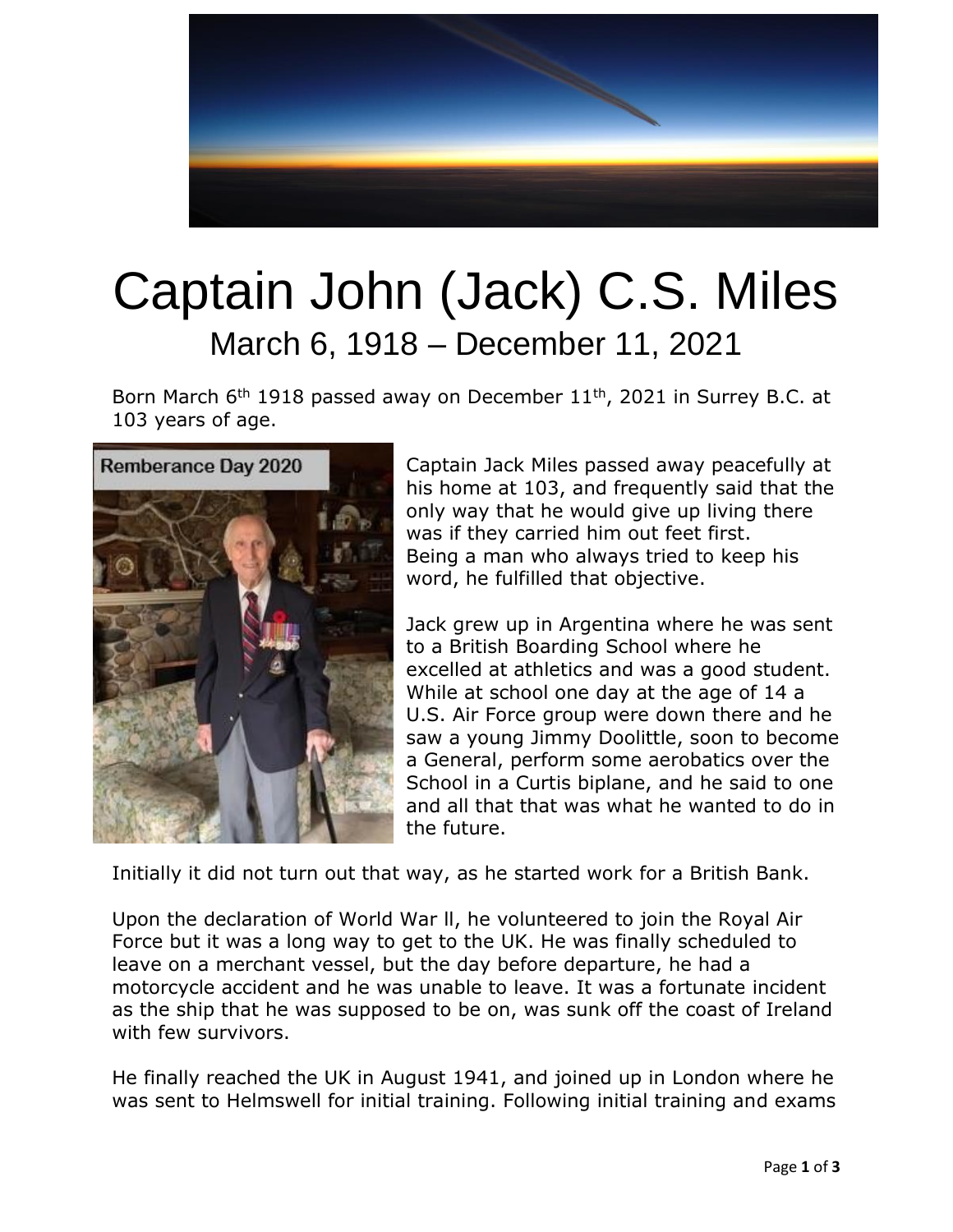he was told that he would be selected to become a pilot and that he would be going to Canada to do his primary flight training. He crossed the Atlantic on the Queen Mary and after arrival in Canada he did his primary training in Dewinton, Alberta.

After getting his wings Jack then did his Service training on Airspeed Oxford aircraft and after qualifying he was told that he was to become an Instructor and he was posted to Moose Jaw to instruct on Ansons.

After 13 months as an instructor he was transferred to Transport Command and to Comox, B.C. to a Long Range Operational Training Unit on DC3 Dakota aircraft. Following three months of training,



Captain Miles was sent to India and joined RAF 96 Squadron operating Dakotas as a Captain out of the Burma jungle on resupply missions.

Following the end of the war in the Pacific, he continued operating in difficult conditions into Java supporting the Dutch Forces. Jack returned to the UK and was released from the RAF in November 1946 and returned to Canada where he had married his wife Lorna.

He then moved back to South America and operated for a large airline flying DC3s as a Captain. He returned to Canada in 1952 and was a Captain with Queen Charlotte Airlines that was subsequently purchased by Pacific

Western Airlines. He operated DC3s until 1958 when he was transferred to Edmonton as Check Pilot and flew DC 3s, C 46 and DC 4 Aircraft.

He continued to get promoted and soon became Chief Pilot, Northern Division in 1962 with newly introduced DC 6 aircraft, also being operated. It was with this aircraft type that the Company started overseas charter operations.



In 1963 he was moved to Vancouver as Director, Flight Operations and as Pacific Western Airlines expanded, DC 7 aircraft were then introduced for International Charter Operations.

From 1965 to 1971 Capt. Miles was made Vice President Operations and during that time Convair 640 aircraft plus Boeing 707s, Lockheed Hercules and Boeing 737s were brought into Pacific Western Airlines.